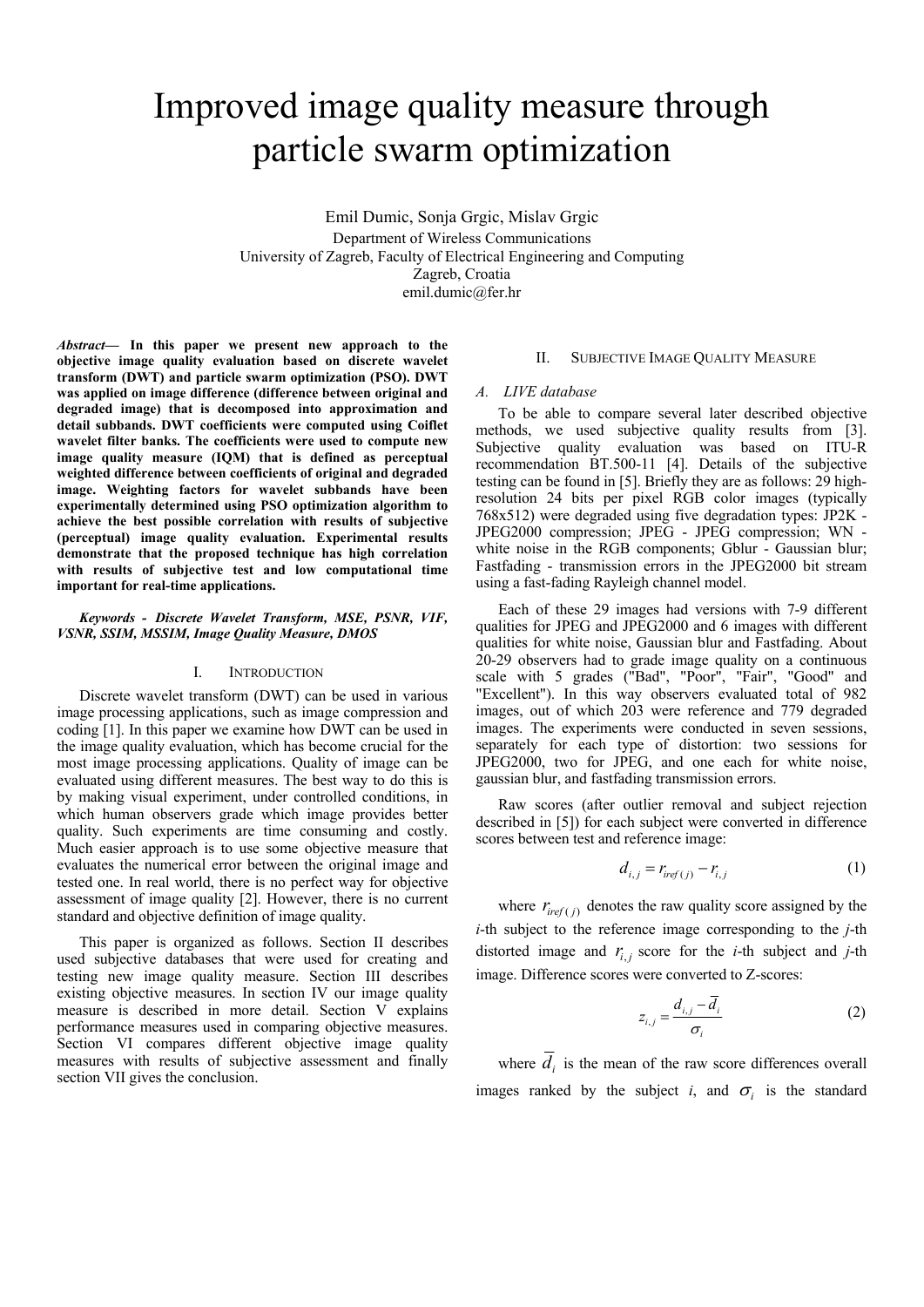deviation. Z-scores are used to make scores more equal, because each observer uses different part of grading scale. Finally, a Difference Mean Opinion Score (DMOS) value for each distorted image was computed by shifting Z-scores to the full range (1 to 100).

## *B. New generated database*

LIVE image database was used in the optimization process of IQM. To be able to assess IQM, in the evaluation process different database than the one utilized in optimization process should be used. Therefore, we constructed new subjective image quality database - VCL@FER. This database consists of 23 different images with 4 different types of degradation and 6 degradation levels per image and per degradation type. We used four degradation types:

- JP2K JPEG2000 compression;
- JPEG JPEG compression;
- WN white noise in the RGB components;
- Gblur Gaussian blur.

VCL@FER image database contains 575 different images for evaluation (6\*4\*23 and 23 original images). 118 subjects had to grade 11307 images (about 96 images per subject), where every image was evaluated between 16 and 36 times (on average 20.04 grades per image). Every subject had to grade different types of degradation in one session, e.g. sessions were not divided on degradation types (like in LIVE database). This will influence on objective measure performances. Similar algorithm like in LIVE database, (2), was used to calculate Mean Opinion score (MOS) except we didn't calculate difference scores between test and reference image (1). Zscores were also shifted to the full range 0-100, (3):

$$
mos_i = \frac{100}{\max(z_i) - \min(z_i)} \cdot (z_i - \min(z_i))
$$
 (3)

 After that, all grades that fell outside of the 2.5σ calculated for the same image were removed from the further calculation. After calculating new σ all grades were in new 2.5 σ. This way we removed 167 grades (1.5%). At the end we calculate mean MOS for every image, type of degradation and level of degradation.

#### III. EXISTING OBJECTIVE MEASURES

In this paper we compared new IQM measure with several commonly used objective quality measures, which were applied to a luminance channel only, because they give better correlation results with subjective testing. We tested following measures:

- MSE (Mean Squared Error);
- PSNR (Peak Signal-to-Noise Ratio);
- SSIM (Structural Similarity);
- MSSIM (Multiscale SSIM);
- VIF (Visual Information Fidelity);
- VSNR (Visual Signal-to-Noise Ratio);
- IQM (Image Quality Measure our proposed measure).

MSE represents the power of noise, or difference between original and tested image:

$$
MSE = \frac{\sum_{i} \sum_{j} (a_{i,j} - b_{i,j})^2}{x \cdot y}
$$
 (4)

In (4)  $a_{i,j}$  and  $b_{i,j}$  are corresponding pixels from original and tested image, *x* and *y* describe height and width of an image.

PSNR is the ratio between the maximum possible power of a signal and the power of noise expressed in terms of the logarithmic decibel:

$$
PSNR = 10\log_{10}\frac{255^2}{MSE}
$$
 (5)

In (5) 255 is maximum possible amplitude for 8-bit image.

SSIM a novel method for measuring the similarity between two images [6]. It is computed from three image measurement comparisons: luminance, contrast and structure. It can give results between 0 and 1, where 1 means excellent quality and 0 means poor quality. Similar like SSIM, MSSIM (Multiscale SSIM) method is a convenient way to incorporate image details at different resolutions [7]. This is a novel image synthesis-based approach which helps calibrating the parameters (like viewing distance). Visual Information Fidelity Criterion (VIF) [8] quantifies the Shannon information that is shared between the reference and the distorted images relative to the information contained in the reference image itself. It uses Natural Scene Statistics (NSS) modeling in concern with an image degradation model and an HVS model. Results of this measure can be between 0 and 1, where 1 means perfect quality and near 0 means poor quality.

Visual Signal-to-Noise Ratio (VSNR) [9] operates in two stages. Firstly, threshold for distortions of a degraded image is determined, to decide if it is below or above human sensitivity of error detection. If the distortions are above threshold, Euclidean distances in distortion-contrast space of multiscale wavelet decomposition are determined. Finally, VSNR is calculated from a linear sum of these distances. Higher VSNR means that tested image is less degraded.

#### IV. IMAGE QUALITY MEASURE

Some of the existing objective measures described in previous section did not take into account HVS in the sense that eye will see and grade image quality according to the type of an error, as well as location of an error in subband space. Because of that, our method calculates image quality using wavelet decomposition and grades quality depending on the wavelet subband in which error occurs. Experiments on image databases have shown that different types of image degradation produce different error distributions in wavelet subbands. For example, for JPEG and JPEG2000 compressed images errors will be placed in the higher wavelet subbands (HH subband, level 2 and higher) while images with Gblur and Fastfading degradations will also have errors in lower subbands. White noise has equally distributed errors in all subbands.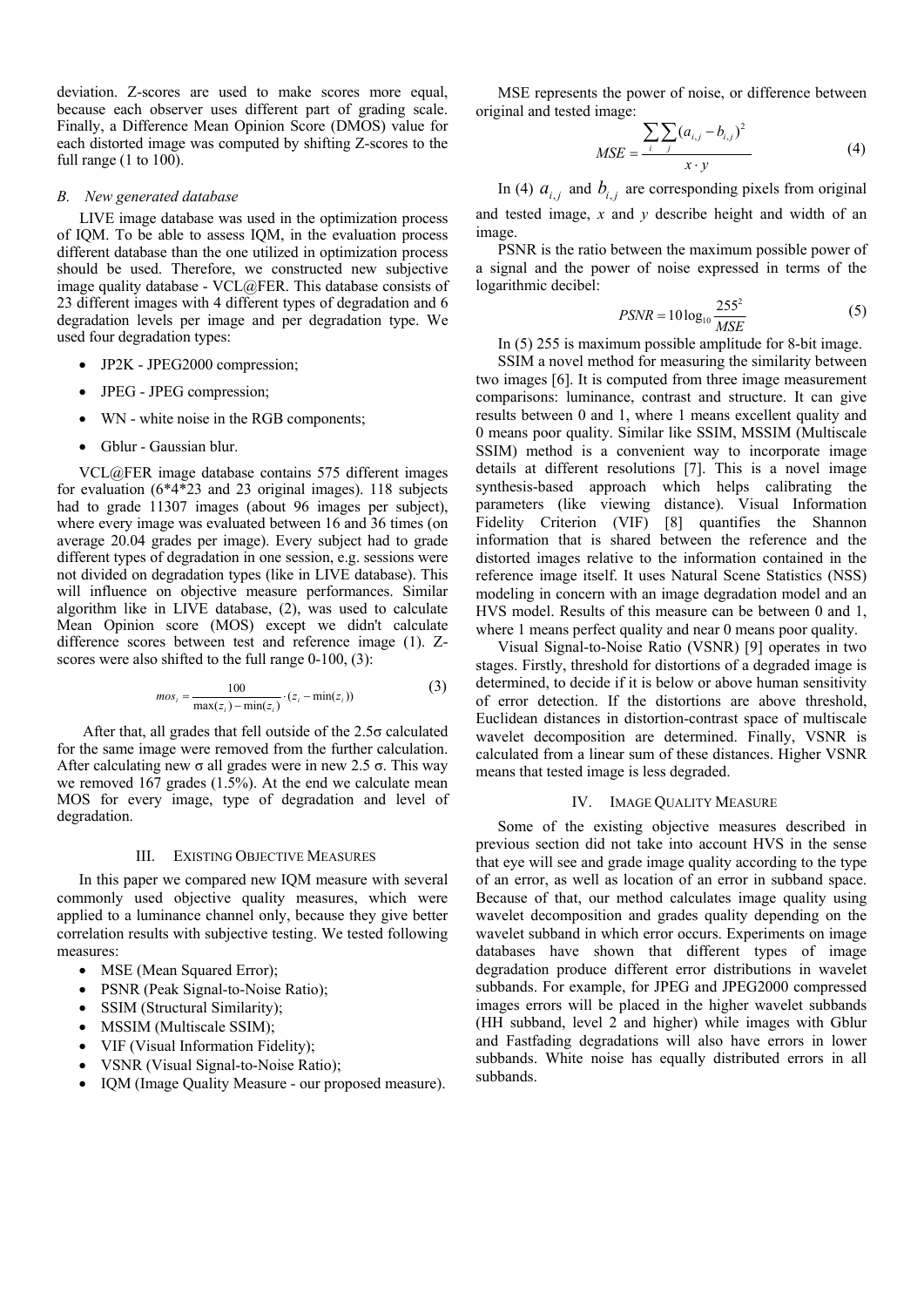In our research error image of luminance component (difference between original and degraded image) is firstly transformed using DWT. We used Coiflet wavelet filter because it gives best results on both image databases. Coif22\_14 [10] (22 coefficients in decomposition lowpass and 14 in decomposition highpass filter), has even lengths and linear phase. Coefficients of this wavelet filter are presented in Fig. 1, while 2D DWT is shown in Fig. 2.



Figure 1. Wavelet coefficients: (a) Coif22\_14 decomposition lowpass filter, (b) Coif22\_14 decomposition highpass filter



Figure 2. Wavelet decomposition and reconstruction: L - lowpass analysis filter (scaling function); H - highpass analysis filter (wavelet function); L' and H' are lowpass and highpass reconstruction filters; a is approximation coefficient and d is detail coefficient; ↓2 and ↑2 denotes downsampling and upsampling by factor 2

After decomposing difference image into 2 level decomposition, error distance in each wavelet subband can be computed using the following equation:

$$
E = \sum_{i} \sum_{j} |e_{i,j}| \tag{6}
$$

In (6)  $e_{i,j}$  are coefficients from difference image, in the same subband.

Weighting factors for level 2 decomposition have been experimentally determined using PSO optimization algorithm [11] and subjective scores from LIVE database. Results of PSO optimization algorithm are weighting factors determined to give the best possible correlation results between subjective scores and IQM. They are presented in Table 1, according to indexing of DWT bands, Fig. 3.

TABLE I. WEIGHTING FACTORS W<sub>ΛΘ</sub> FOR 2 LEVEL COIF22 14 DWT

|                        | Level $(\lambda)$ |      |
|------------------------|-------------------|------|
| Orientation $(\theta)$ |                   |      |
|                        |                   |      |
|                        | $-0.188$          | -1.4 |
|                        |                   | 8.85 |
|                        | $-0.188$          |      |

| 2,1 | 2,4 | 1,4 |
|-----|-----|-----|
| 2,2 | 2,3 |     |
| 1,2 |     | 1,3 |

Figure 3. Indexing of DWT bands. Each band is identified by a level and orientation (λ, θ). This example shows a two level transform.

Final measure IQM is then calculated as:

$$
IQM = \frac{1}{\dim_{1} \cdot \dim_{2}} \cdot \sum_{\lambda=1}^{2} \sum_{\theta=1}^{4} w_{i,j} \cdot E_{i,j}
$$
(7)

In  $(7)$   $w_{i,j}$  are weighting factors in related subband (normalized to the approximation weighted factor,  $w_{2,l}$ ), E is error distance calculated according to (6) and  $\dim_{1,2}$  are dimensions of the whole image. They're used (normalization) so that final IQM measure won't have high values and they don't influence on the correlation results very much. From Table 1 it can be seen that all subbands have to be included in IQM measure, some have to be calculated using negative weighting factor (experimentally they give better results). Also, higher decomposition levels made our measure overfitted to LIVE database so it gave somewhat worse results on our subjective database (and only slightly better results on LIVE database). After that, IQM was evaluated using another database VCL@FER.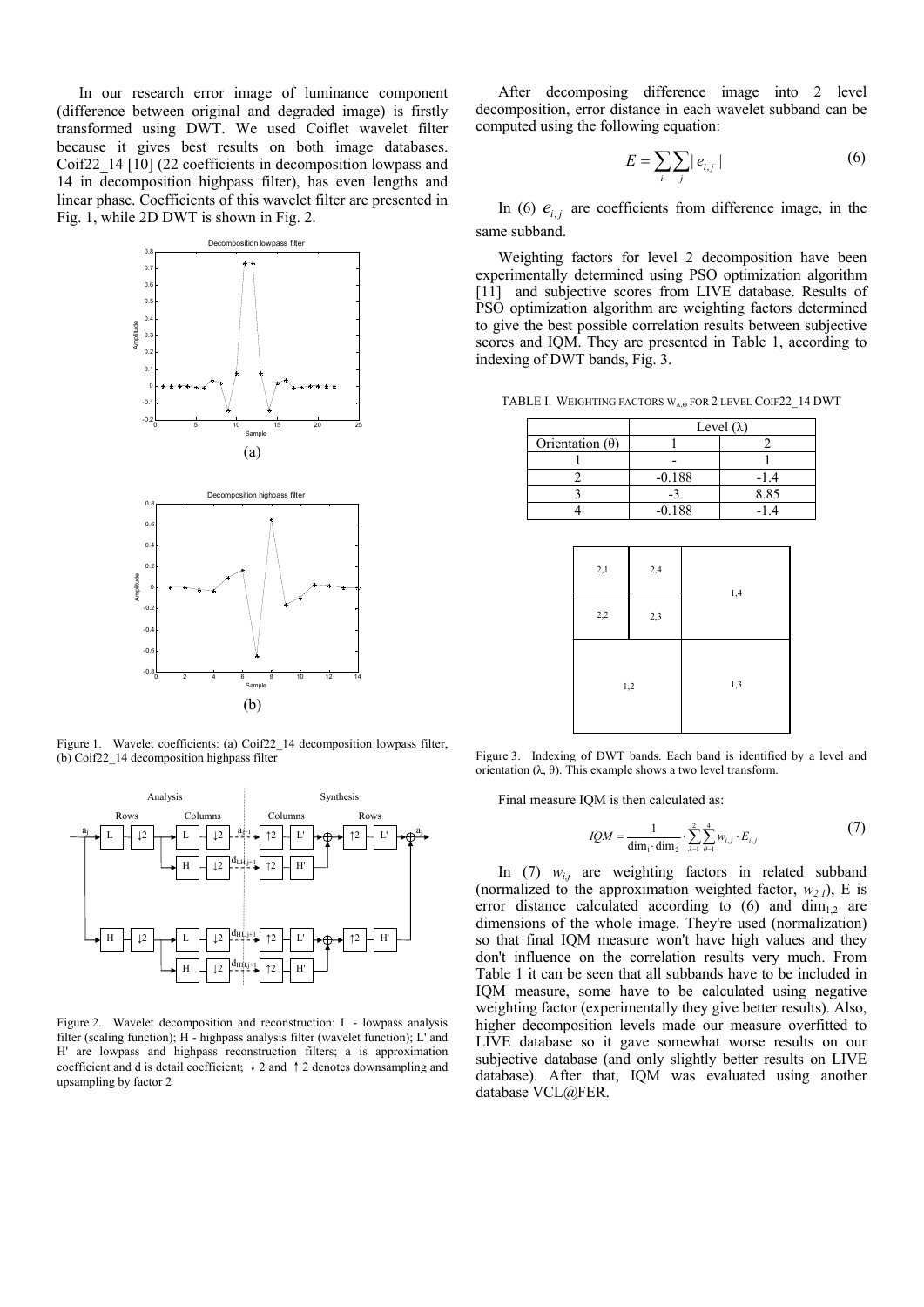## V. PERFORMANCE MEASURES

To be able to compare different image quality measures and DMOS, we used several different measures of performance:

- Pearson's product-moment correlation coefficient;
- RMSE (Root Mean Square Error);
- Spearman's rank-order correlation coefficient.

Pearson's product-moment correlation coefficient is calculated as:

$$
r_{xy} = \frac{\sum_{i=1}^{n} (x_i - \bar{x})(y_i - \bar{y})}{(n-1) \cdot s_x \cdot s_y}, i = 1,...,n
$$
 (8)

where in (8)  $x_i$  and  $y_i$  are sample values, (x are results for different objective measures and y are results for DMOS),  $\bar{x}$  and  $\bar{y}$  are sample mean,  $s_x$  and  $s_y$  are standard deviation (calculated using  $n - 1$  in the denominator). Pearson's correlation reflects the degree of linear relationship between two variables, from −1 to 1, where 0 means that there is no relationship and  $\pm 1$  means perfect fit.

RMSE (Root Mean Square Error) is calculated as:

$$
RMSE = \sqrt{\frac{1}{n-k} \cdot (x-y)^2}
$$
 (9)

In (9)  $n$  is the number of tested images modified by a correction for degrees of freedom (*k*=5 in our case, we have 5 parameters in fitted function, (13)), *x* is DMOS or MOS measure depending on the database used and *y* fitted objective measure after nonlinear regression.

Spearman's correlation coefficient is a measure of a monotone association that is used when the distribution of the data makes Pearson's correlation coefficient undesirable or misleading. Spearman's coefficient is not a measure of the linear relationship between two variables. It assesses how well an arbitrary monotonic function can describe the relationship between two variables, without making any assumptions about the frequency distribution of the variables [12].

#### VI. RESULTS

SSIM, MSSIM, VIF, VSNR quality measures were calculated using software from [13]. We calculated Pearson's correlation coefficient before and after nonlinear regression. The nonlinearity chosen for regression for each of the methods tested was a 5-parameter logistic function (a logistic function with an added linear term), as it was proposed in [14]. For LIVE database coefficients of logistic function can be found in [15].

Overall results and results for degradations separately are given in Figs. 4-8. Results for MSE are not shown because they're the same for MSE and PSNR. Also, VIF performance measures were calculated using  $log_{10}$  of VIF grades in LIVE database (although without log it gives pretty similar results) and in our database VIF performance measures were calculated directly from VIF grades.



Figure 4. Comparison of objective measures using Spearman's correlation, Pearson's correlation and RMSE (after linearization) for all images in databases. Black bars denote our image database and gray bars denote LIVE database.



Figure 5. Comparison of objective measures using Spearman's correlation, Pearson's correlation and RMSE (after linearization) for AWGN degraded images. Black bars denote our image database and gray bars denote LIVE database.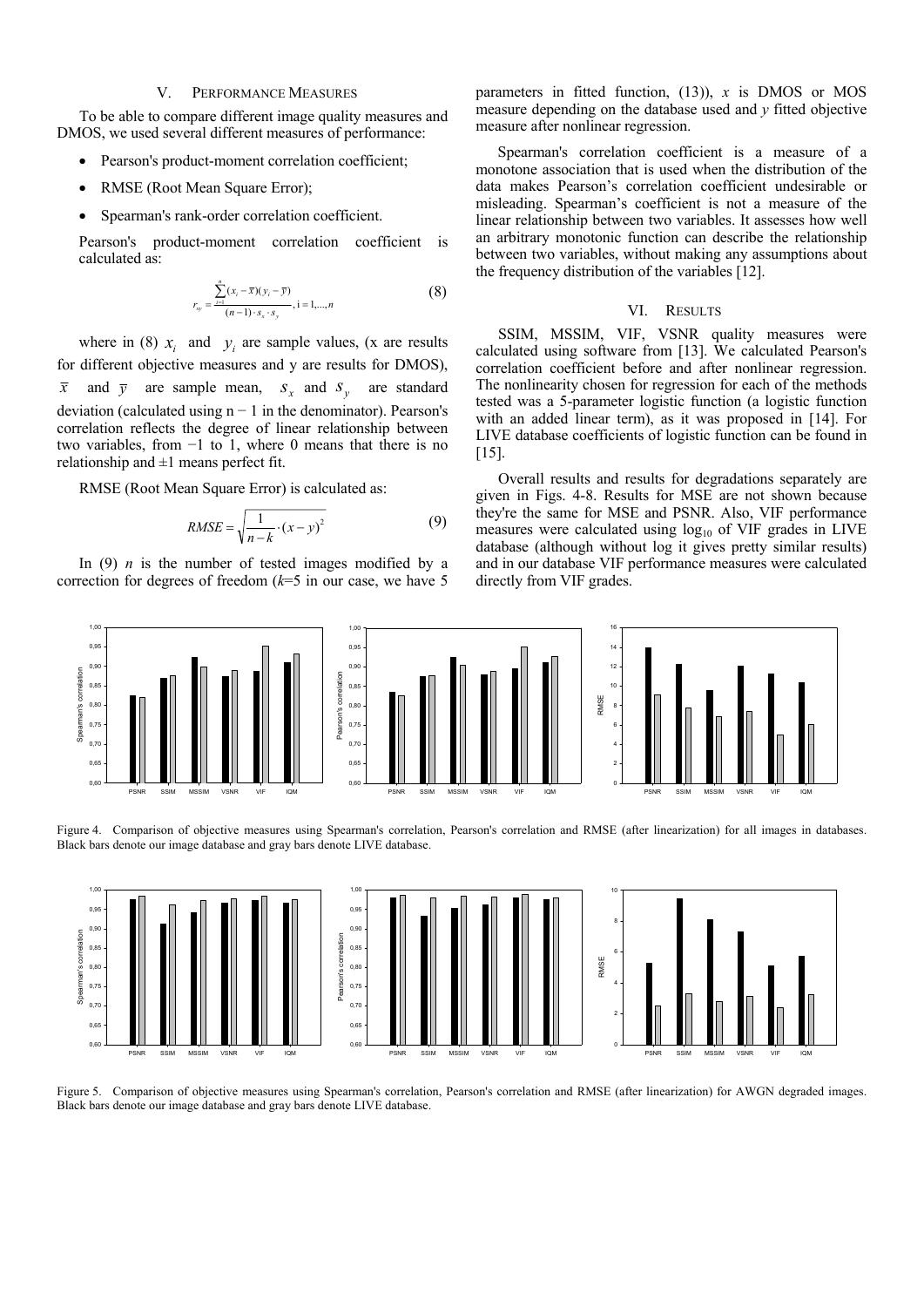

Figure 6. Comparison of objective measures using Spearman's correlation, Pearson's correlation and RMSE (after linearization) for Gaussian blur degraded images. Black bars denote our image database and gray bars denote LIVE database.



Figure 7. Comparison of objective measures using Spearman's correlation, Pearson's correlation and RMSE (after linearization) for JP2K degraded images. Black bars denote our image database and gray bars denote LIVE database.



Figure 8. Comparison of objective measures using Spearman's correlation, Pearson's correlation and RMSE (after linearization) for JPEG degraded images. Black bars denote our image database and gray bars denote LIVE database.

Our measure (IQM) gives good results in both databases (about 0.9 or higher), except for JPEG degradation in VCL@FER database (0.87).

It can be generally concluded that for all degradation types performance measures are lower for VCL@FER database, because we used MOS subjective measure, while in LIVE database DMOS measure is calculated. DMOS measure is more adjusted to the full reference measures (which use both original and degraded image), but in real life it is usually only degraded image that is known so people grade images based on their perception about how good or bad image should look like. Pearson's and Spearman's correlation give also similar results, if grades are linearized, especially for higher correlations, so only Spearman's correlation could be used to compare objective measures. In LIVE database, VIF measure gives best results for all degradations together, as well as for degradations separately. However, in our database MSSIM gives best results for all degradations together, not VIF measure. This is probably because we used all degradation types in one subjective measurement, unlike LIVE database in which subjective measurements were done separately, for each type of degradation. It means that comparison of objective image quality measures depends very much on image database used for testing and grading procedure. Good measure is one that works well in different image databases with different types and levels of degradation.

Average time required to calculate each of the objective measures described before are given in Table II. SSIM,